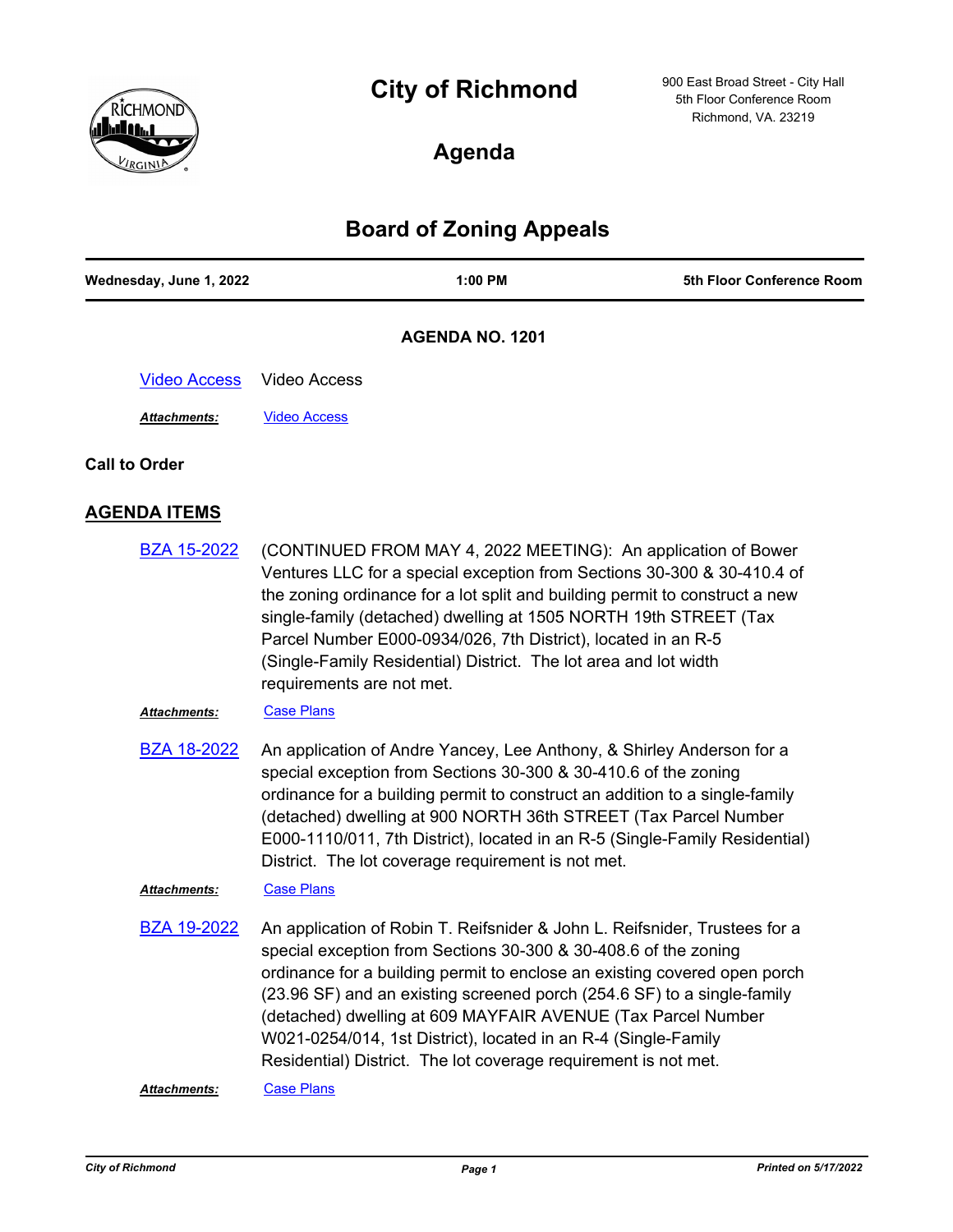| <b>BZA 20-2022</b> | An application of Aaron Ogburn for a special exception from Sections    |
|--------------------|-------------------------------------------------------------------------|
|                    | 30-300 & 30-410.4 of the zoning ordinance for a lot split and building  |
|                    | permit to construct a new single-family (detached) dwelling at 219 EAST |
|                    | 35th STREET (Tax Parcel Number S000-2457/018, 5th District), located in |
|                    | an R-5 (Single-Family Residential) District. The lot area and lot width |
|                    | requirements are not met.                                               |
|                    |                                                                         |

#### Attachments: [Case Plans](http://richmondva.legistar.com/gateway.aspx?M=F&ID=c706aa21-72d0-4431-b663-3bcbb56a2634.pdf)

An application of Williams General Contractor LLC Carter Williams, D/B/A for a special exception from Sections 30-300, 30-408.5(1) & 30-630.1(a) (1) of the zoning ordinance for a building permit to construct a new single-family (detached) dwelling at 2404 BELLS ROAD (Tax Parcel Number S009-0065/025, 8th District), located in an R-4 (Single-Family Residential) District. The front yard (setback) requirement is not met. [BZA 21-2022](http://richmondva.legistar.com/gateway.aspx?m=l&id=/matter.aspx?key=32170)

#### Attachments: [Case Plans](http://richmondva.legistar.com/gateway.aspx?M=F&ID=71f80c52-c520-40f8-94e0-d9812ba4f767.pdf)

An application of Williams General Contractor LLC Carter Williams, D/B/A for a special exception from Sections 30-300, 30-408.5(1) & 30-630.1(a) (1) of the zoning ordinance for a building permit to construct a new single-family (detached) dwelling at 2406 BELLS ROAD (Tax Parcel Number S009-0065/006, 8th District), located in an R-4 (Single-Family Residential) District. The front yard (setback) requirement is not met. [BZA 22-2022](http://richmondva.legistar.com/gateway.aspx?m=l&id=/matter.aspx?key=32171)

### *Attachments:* [Case Plans](http://richmondva.legistar.com/gateway.aspx?M=F&ID=82b2e5bf-f623-4015-8252-f6f8a7221ed4.pdf)

An application of 4415 Augusta LLC for a special exception from Sections 30-300 & 30-410.4 of the zoning ordinance for a lot split and building permit to construct a new single-family (detached) dwelling at 4415 AUGUSTA AVENUE (Tax Parcel Number W000-1998/002, 1st District), located in an R-5 (Single-Family Residential) District. The lot area and lot width requirements are not met. [BZA 23-2022](http://richmondva.legistar.com/gateway.aspx?m=l&id=/matter.aspx?key=32172)

## *Attachments:* [Case Plans](http://richmondva.legistar.com/gateway.aspx?M=F&ID=2955e343-a2e9-4f42-9399-829a78c45ade.pdf)

An application of Gregory and Kelli Lyn Olson for a special exception from Sections 30-300 & 30-410.4 of the zoning ordinance for a lot split and building permit to construct a new single-family (detached) dwelling at 1522 NORTH 35th STREET (Tax Parcel Number E000-1542/031, 7th District), located in an R-5 (Single-Family Residential) District. The lot area and lot width requirements are not met. [BZA 24-2022](http://richmondva.legistar.com/gateway.aspx?m=l&id=/matter.aspx?key=32173)

Attachments: [Case Plans](http://richmondva.legistar.com/gateway.aspx?M=F&ID=d68e52e0-ac9a-4643-b857-e3f60e00d60c.pdf)

### **Approval of May 2022 Minutes**